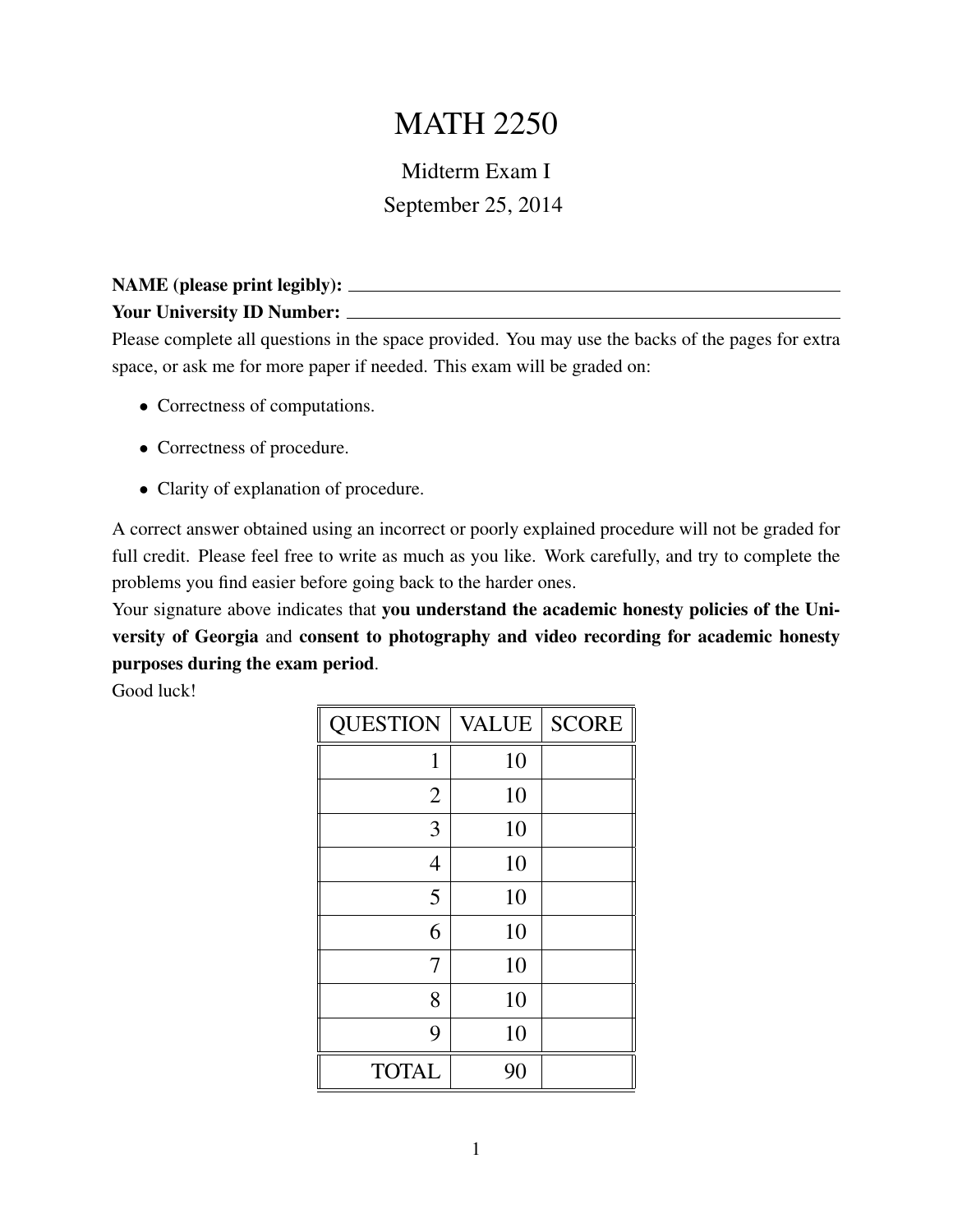1. (10 points) Find the limit

$$
\lim_{x \to -3} \frac{x+3}{x^2+4x+3}
$$

using algebra. (You may use L'Hôspital's rule, if you know it, for half credit.)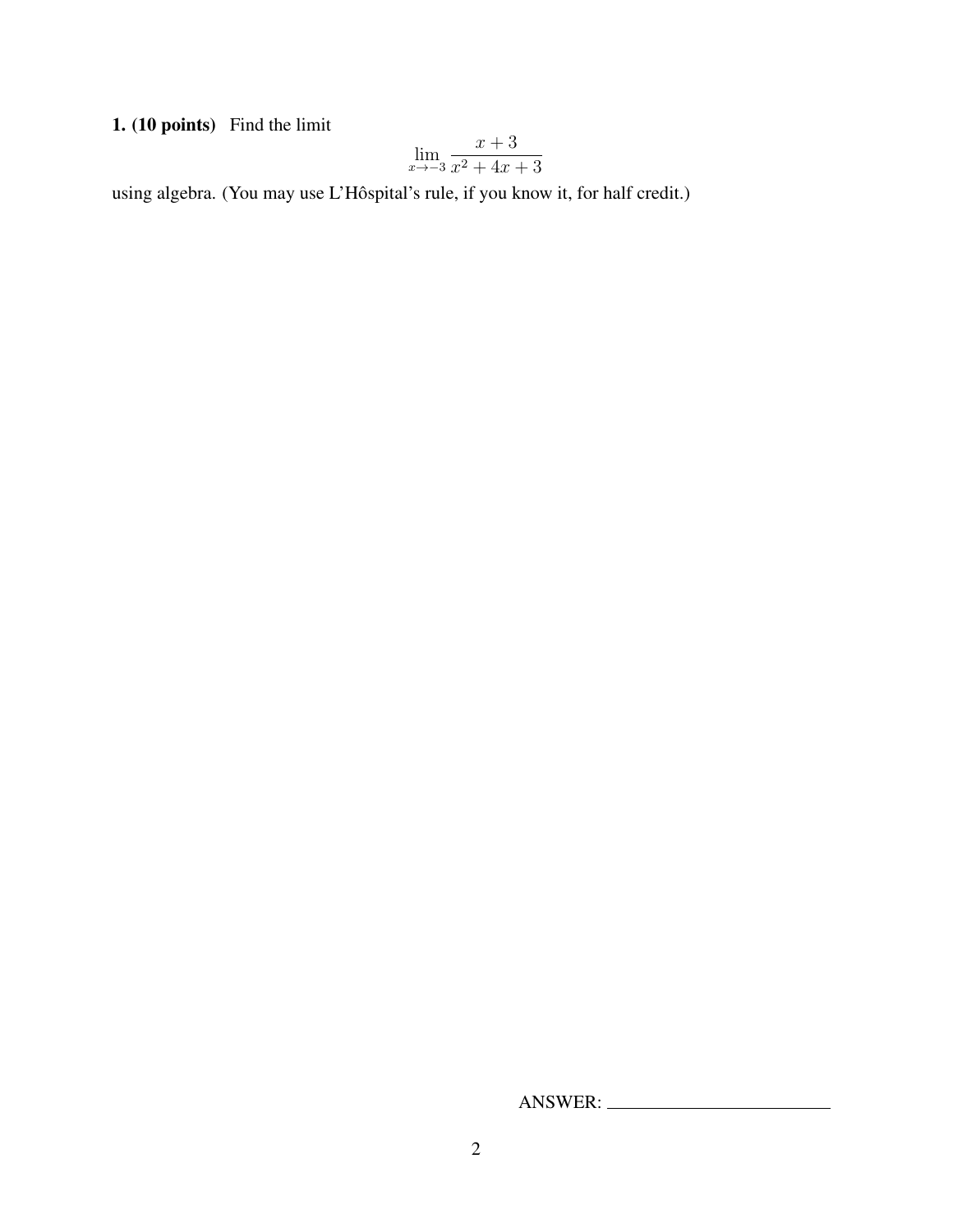2. (10 points) Find the derivative of the function

$$
f(x) = \frac{1}{2x}
$$

using the definition of the derivative as a limit. (You should use the ordinary differentiation rules – power rule, quotient rule, etc to check your work.)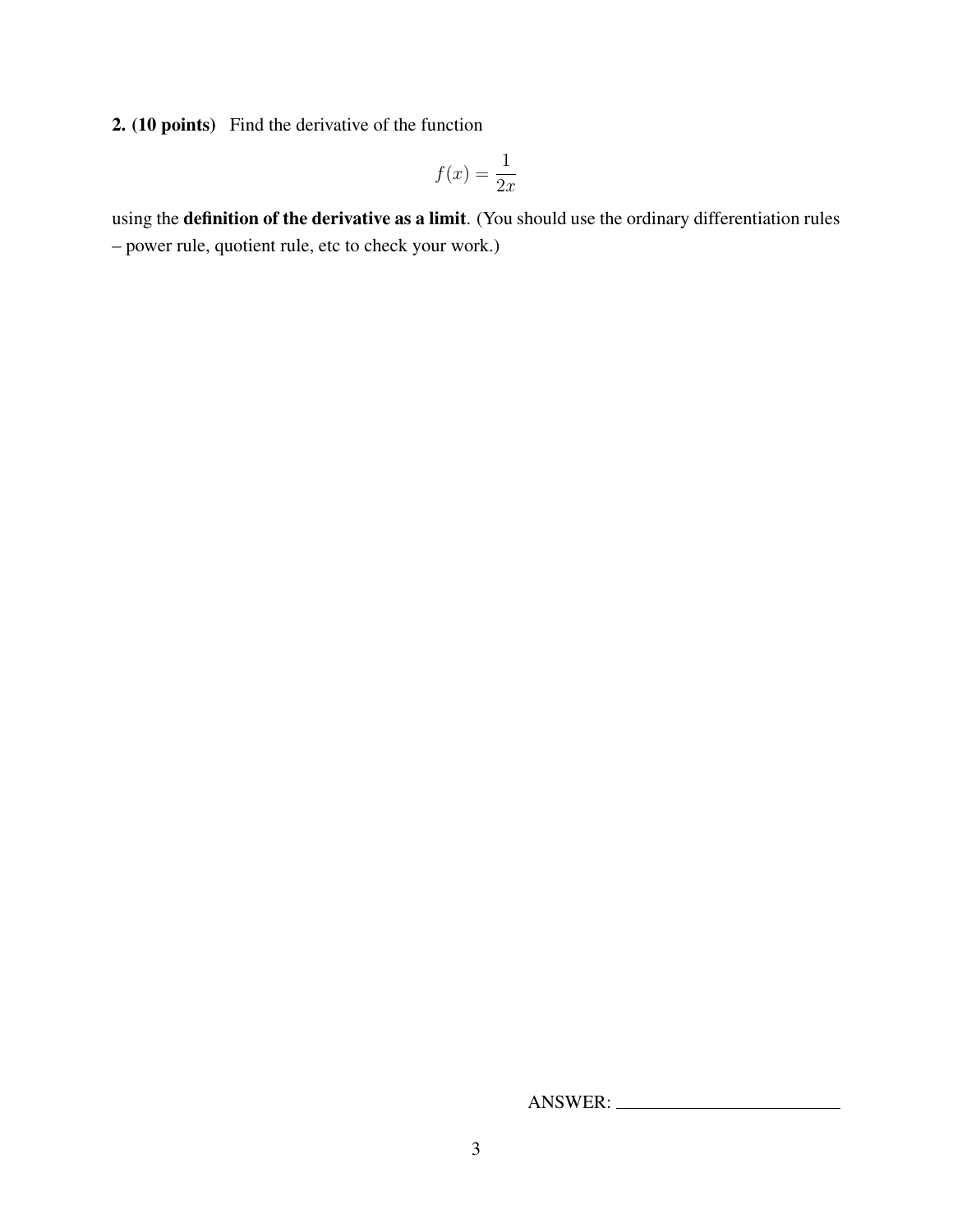3. (10 points) Find the derivative of the function

$$
f(x) = x^{\frac{9}{4}} - e^{2x}
$$

using any method you like.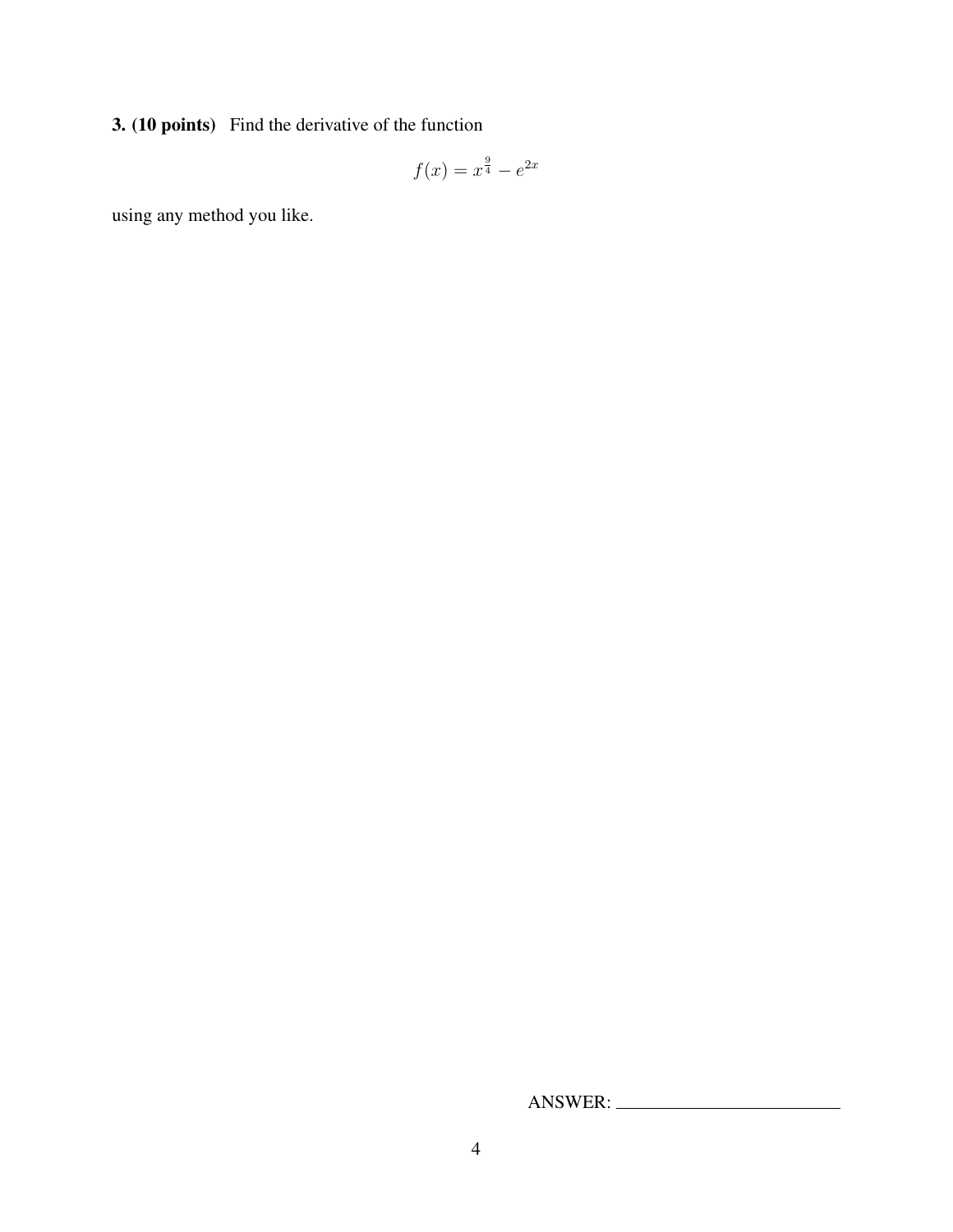**4.** (10 points) The x-position of a particle is given by the function  $x(t)$  graphed below:



Indicate *on the graph above*:

- When the particle is moving right.
- When the particle is moving left.
- When the particle is stopped.

Draw an accurate graph of the  $x$ -velocity of the particle on the axes below.

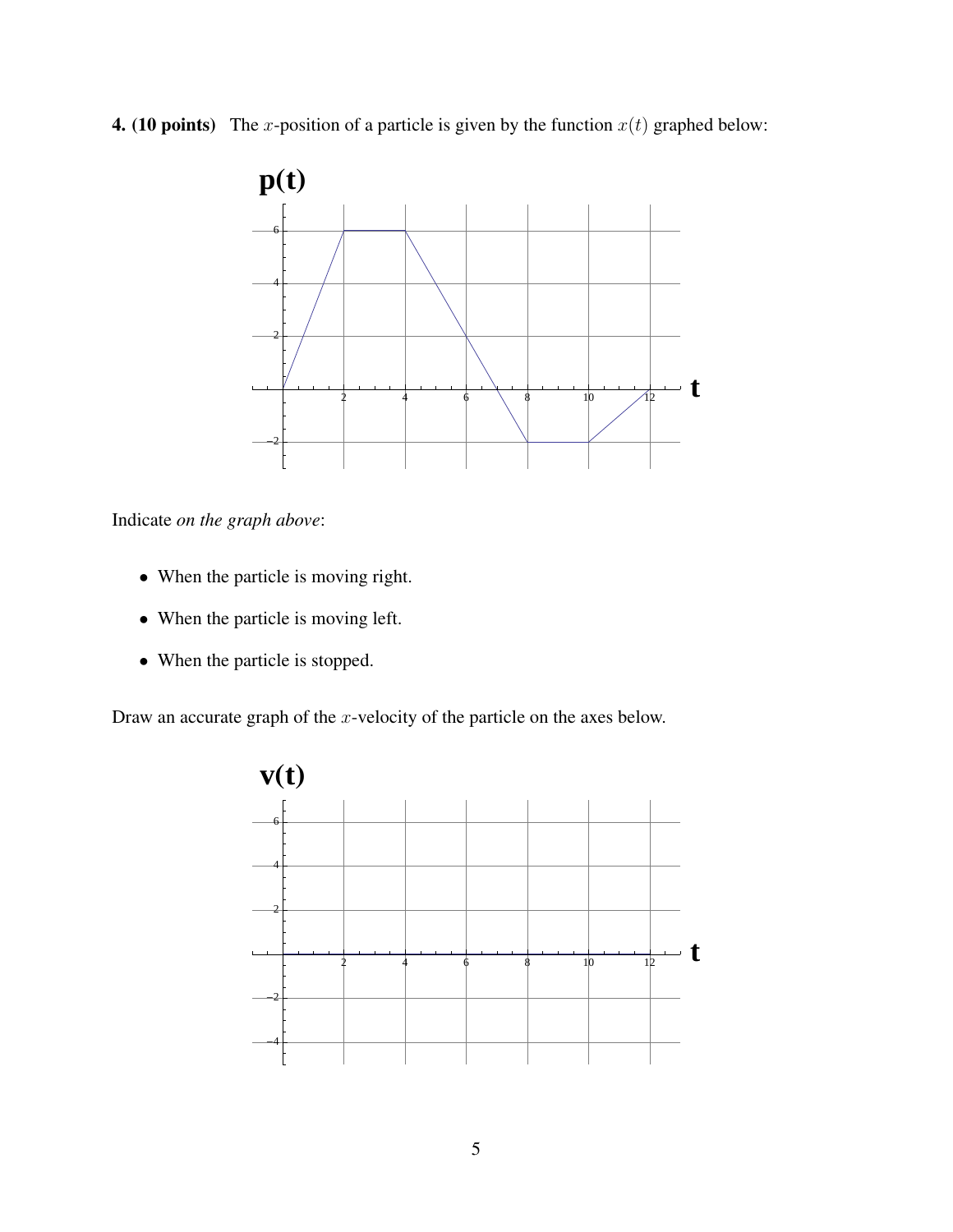5. (10 points) Find the derivative of

$$
q(x) = \frac{\sin x + \cos x}{\cos x}
$$

using any method you like.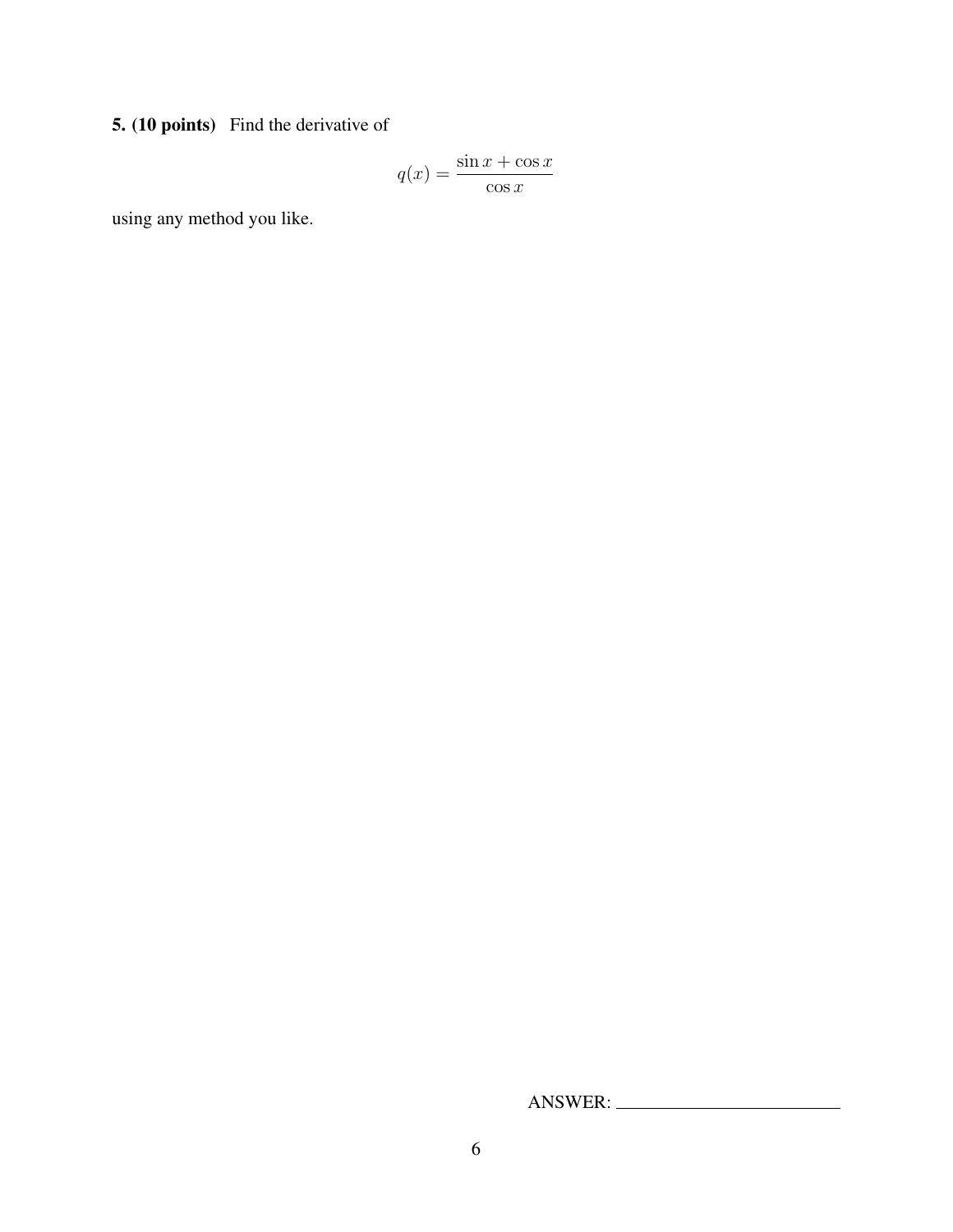6. (10 points) Find the derivative of

$$
f(x) = x \tan(2\sqrt{x}) + 7.
$$

using any method you like.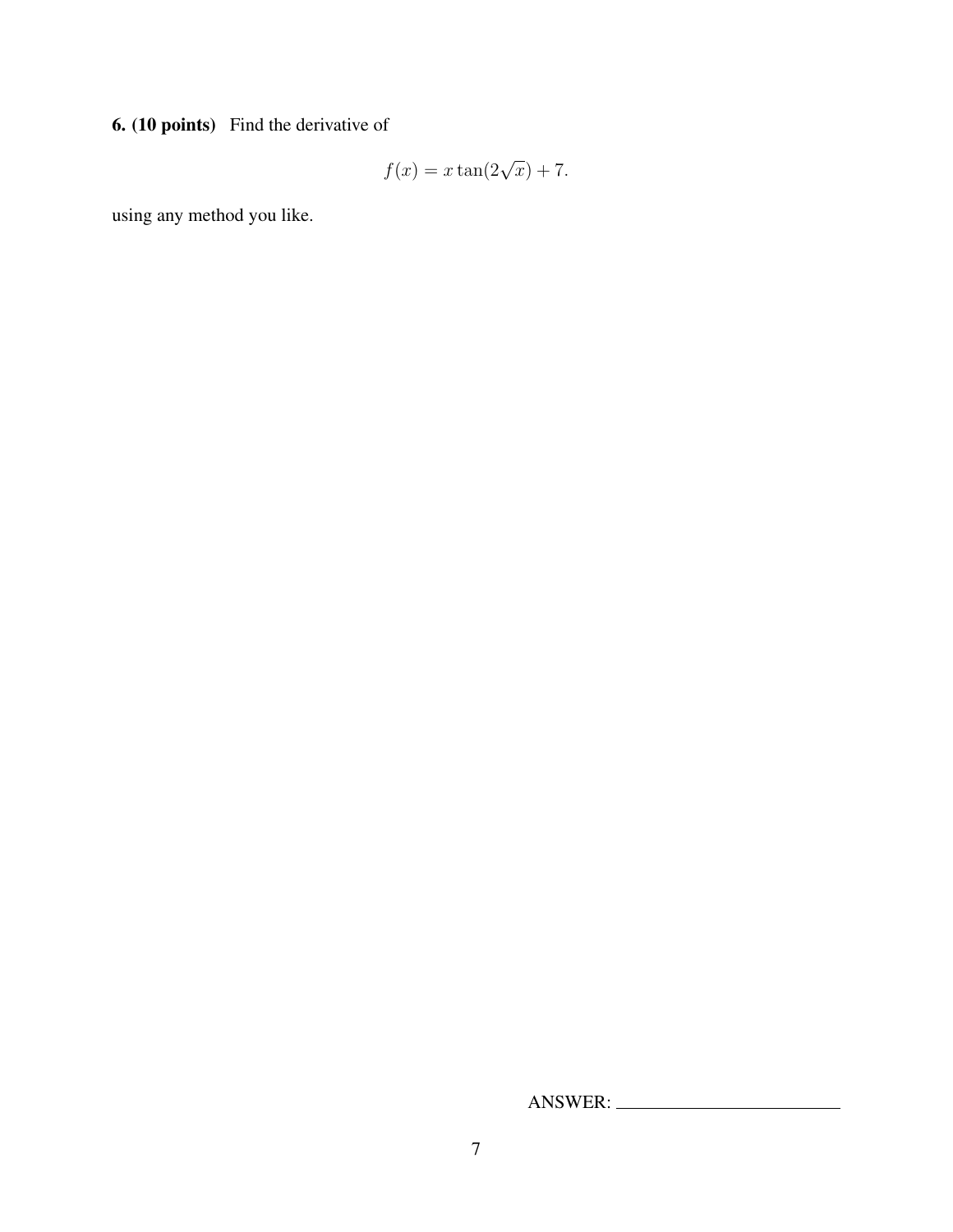7. (10 points) Find the tangent line to the curve described by the equation

$$
y^4 - 4y^2 = x^4 - 9x^2
$$

at the point  $(3, 2)$ .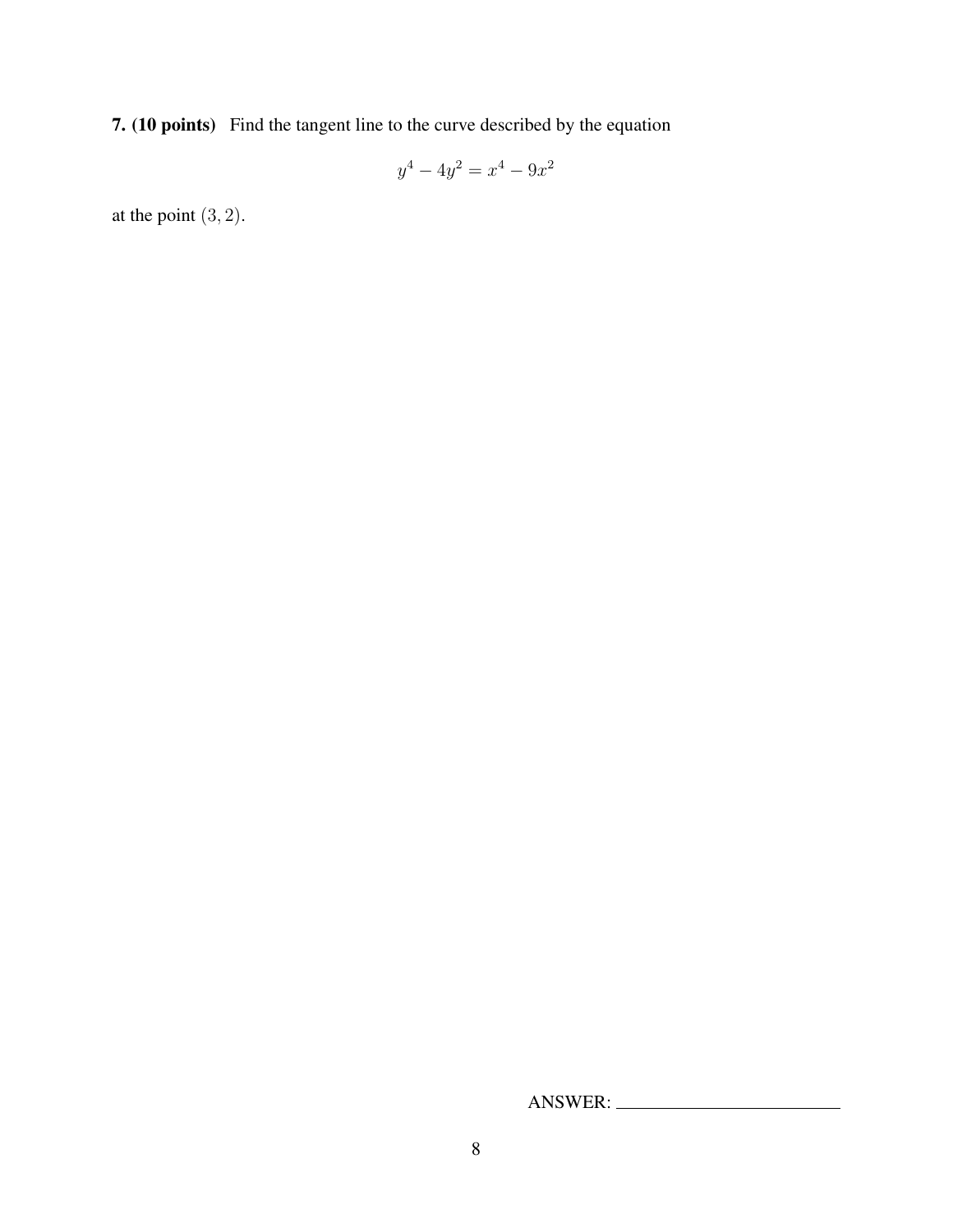8. (10 points) Find the derivative of

$$
f(x) = \arctan(1/x).
$$